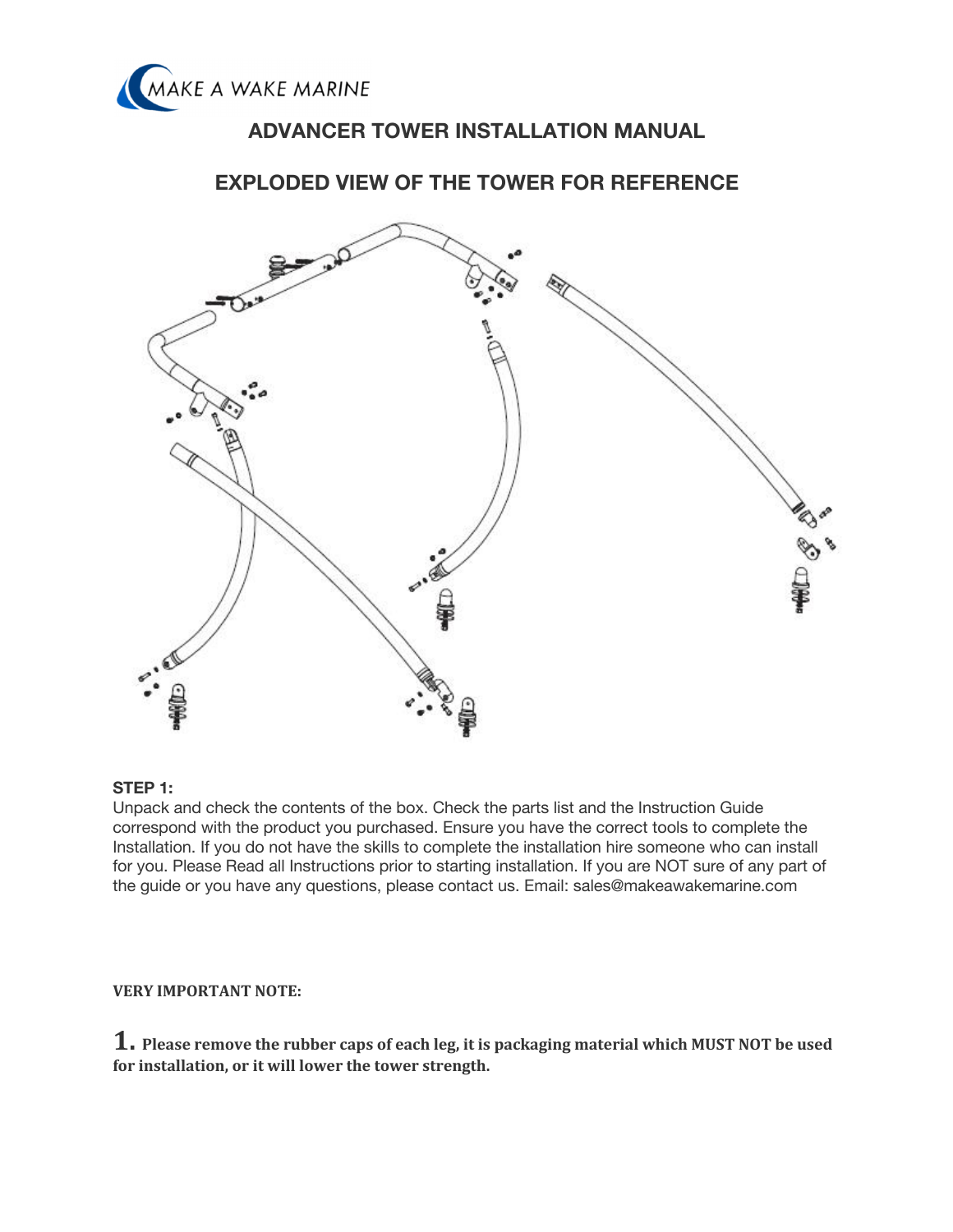

**2. Please DO NOT remove the plastic sleeves inserted in the H top section, they can prevent scratching when you insert tower arms into the top section.**

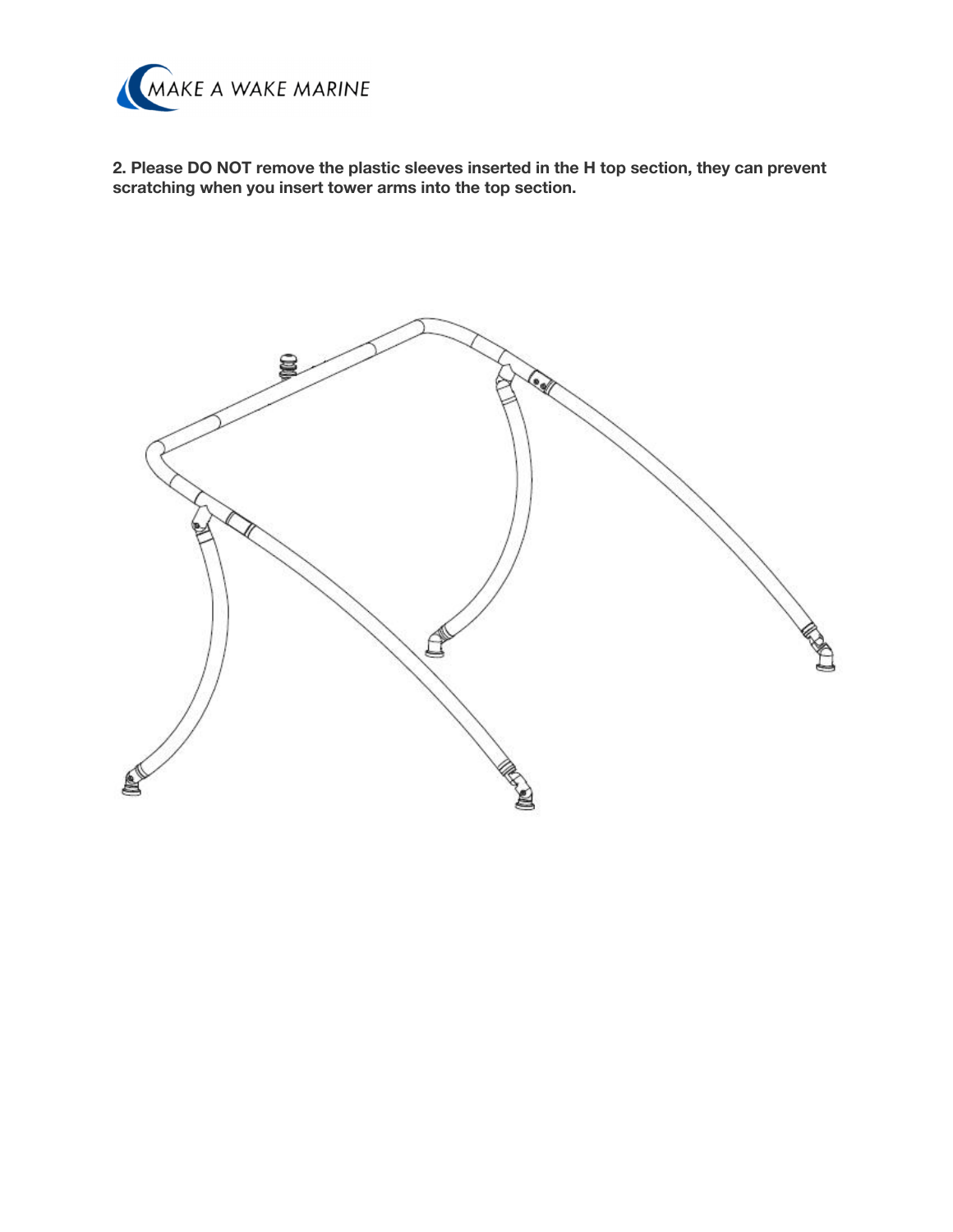

## **PARTS LIST**



## **STEP 2:**

Attaching the end fittings to long curved Front Legs Note there is a left and right front leg. You will also see that one end has a welded lap joint already. At the opposite end of the front leg insert the raised circle base of the fitting into the counter sunk area. Use the M12 bolt and split washer inserted through the center and tighten.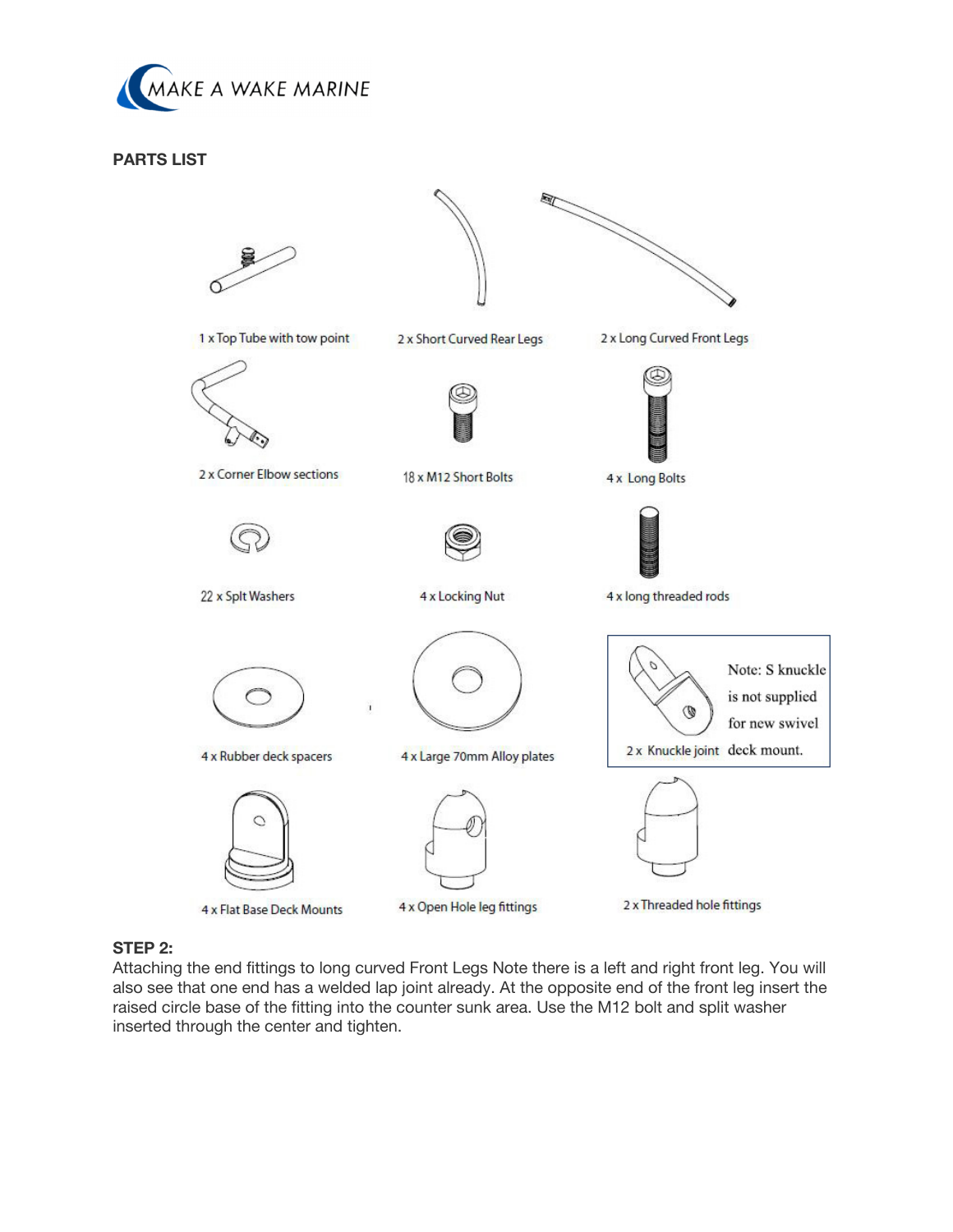



# **STEP 3:**

Attach the front legs to the L shape Elbow sections. The front legs have a Square shaped Lap joint already welded onto the top end.

Note: There is a Left and Right front leg and a Left and right Elbow L shape also. Attach the lap joint with the two threaded holes of the front leg to the two open holes of the lap joint of the elbow section.

Check the shape of the legs are correct. If you are in doubt you can always swap them over and check.



#### **Step 4: Attaching end fittings to short curved rear legs.**

Insert 1 x open hole fitting with the raised circle base of the fitting into the counter sunk area at one end of the short curved rear leg. Use the M12 bolt and split washer inserted through the center and tighten. Repeat this to the second rear leg.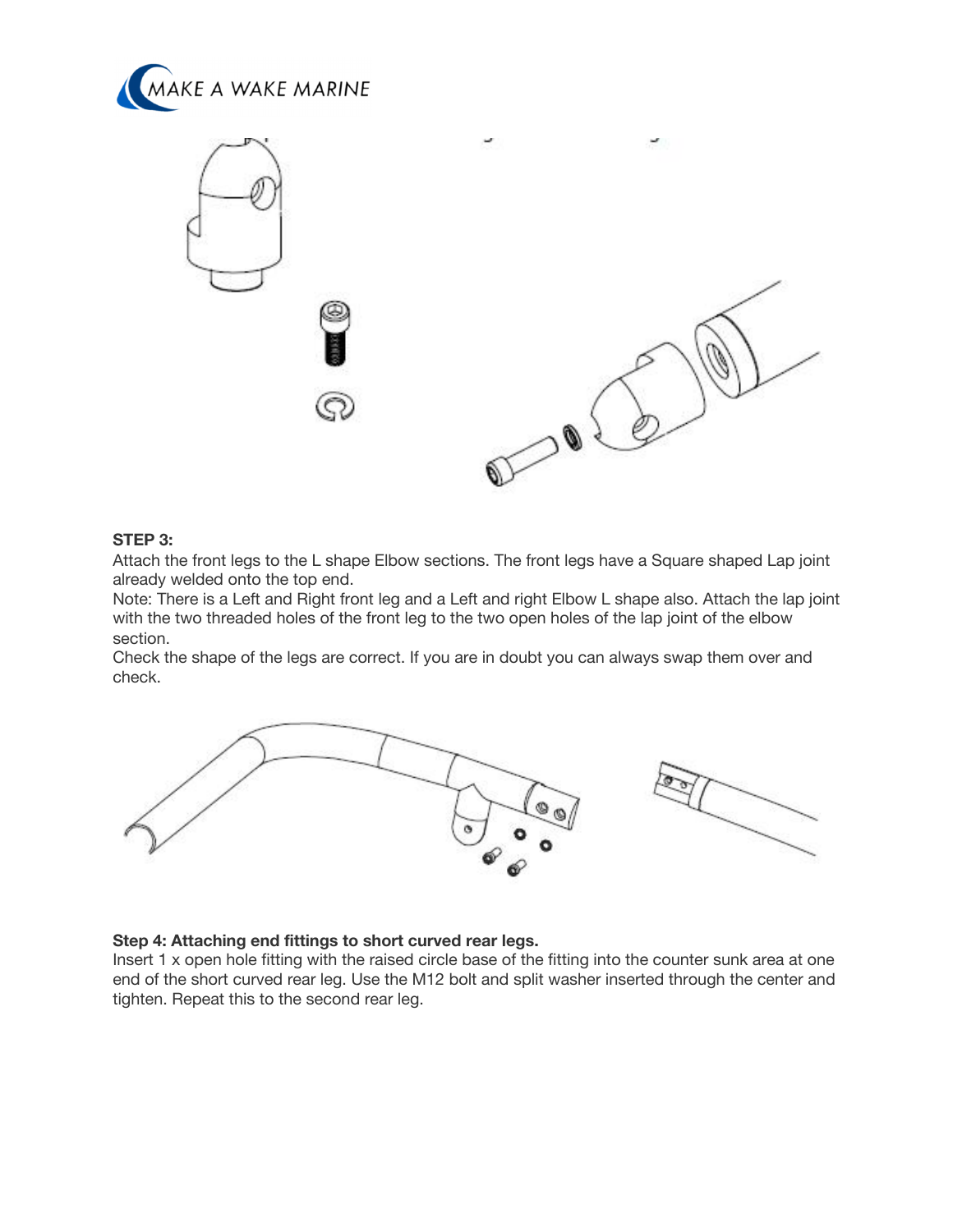



At the other end of the rear leg insert 1 x threaded fitting with the raised circle base of the fitting into the counter sunk area at the end of the short leg. Use the M12 bolt and split washer inserted through the center and tighten. Repeat this process to the other rear leg.



**Step 5: Assembly of Deck Mount Reference**

**If you have 2x S knuckle joints, please follow below picture, otherwise please follow the next picture.**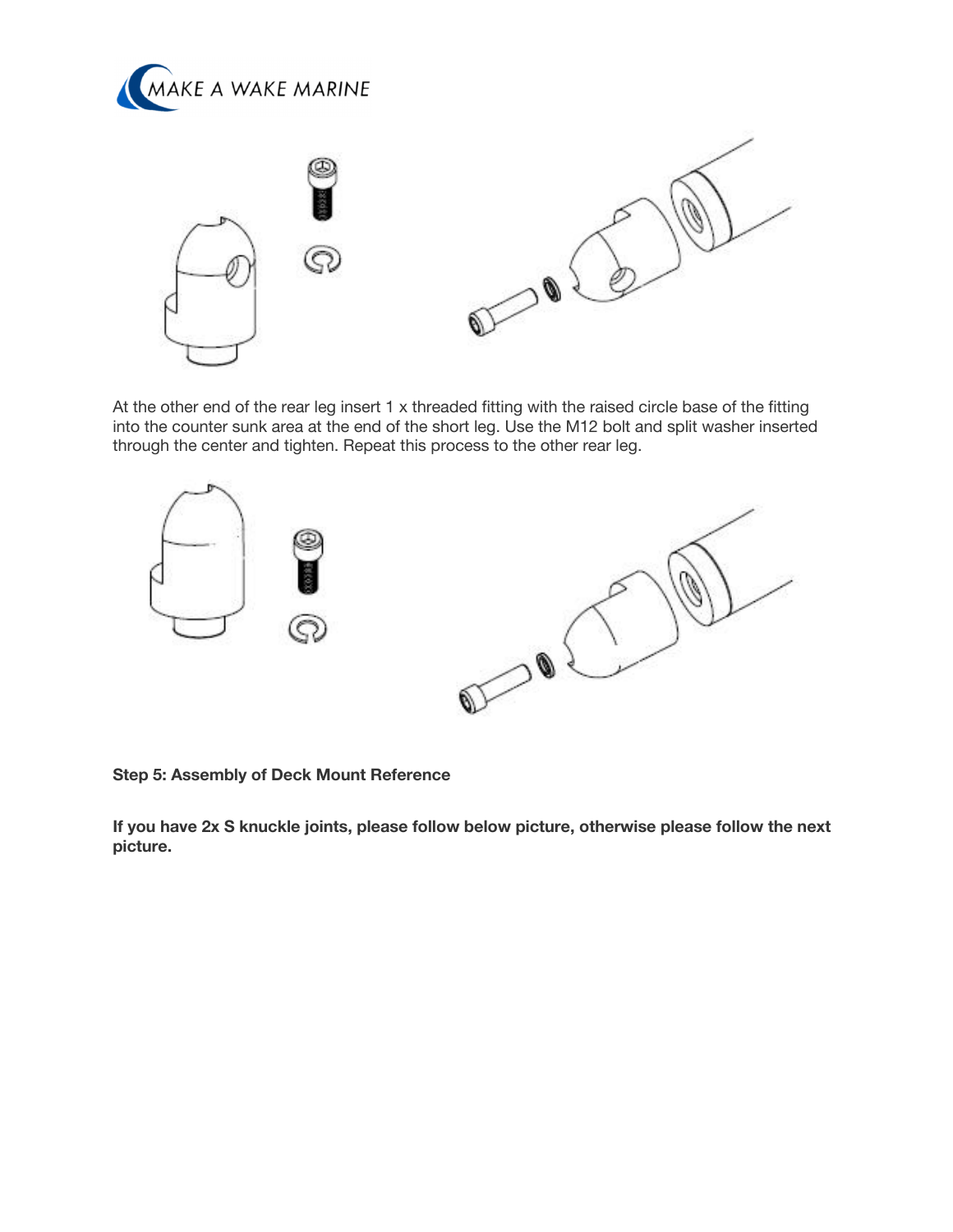

Note the shape and the "at base of the deck mount. Note the threaded hole from the bottom of the base of deck mount.



**If you don't have 2x S knuckles, it means you have a swivel deck mount which doesn't need the S knuckles, please follow below picture, and make sure 1. You put the smooth nylon plate between the metal mount and the deck, 2. It is put on a flat surface. These 2 points can ensure you fold the tower for storage.**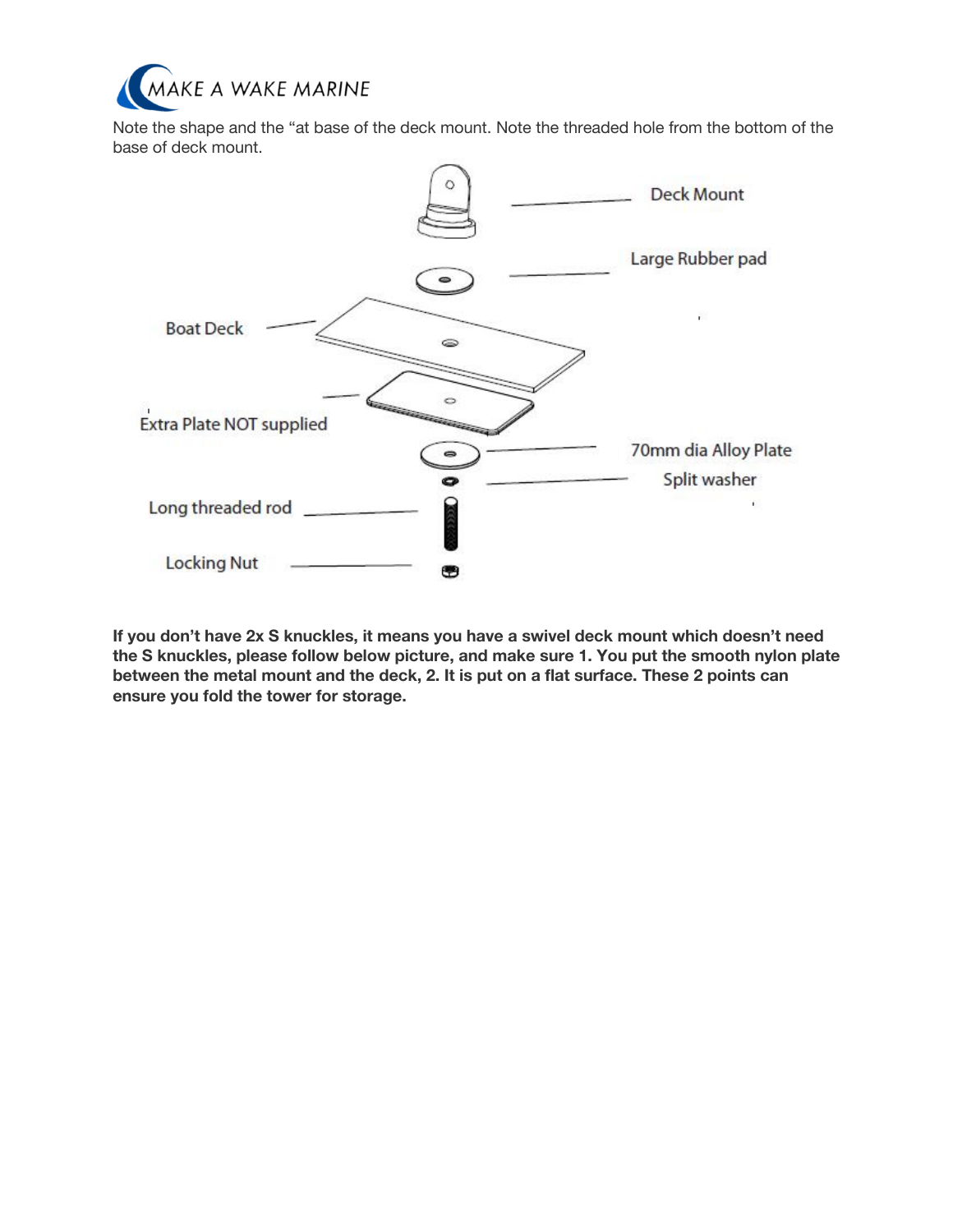

Note the Flat base of Deck Mounts Note the M12 hole through the center Note the threaded hole in the Fitting DECK MOUNTS TO BE PLACE ON FLAT SURFACE....



#### DO NOT USE RUBBER PADS - HARD NYLON DIRECT ONTO FLAT SURFACE!

#### **WARNING - BEFORE DRILLING!**

CHECK! That you have clear access. Check for objects, wires or other hazards.

Do not measure from windscreen, cleats, vents or use as a reference point. These objects are not always square and the same as the opposite side. It is best to use the front of the boat as the reference point and also the top edge of the deck mould or similar if possible. Always triple measure and check before drilling

Tighten the deck mounts firm, if the will not rotate under pressure or leverage from attaching leg check the assembly is correct. (note they will be very hard to rotate by hand)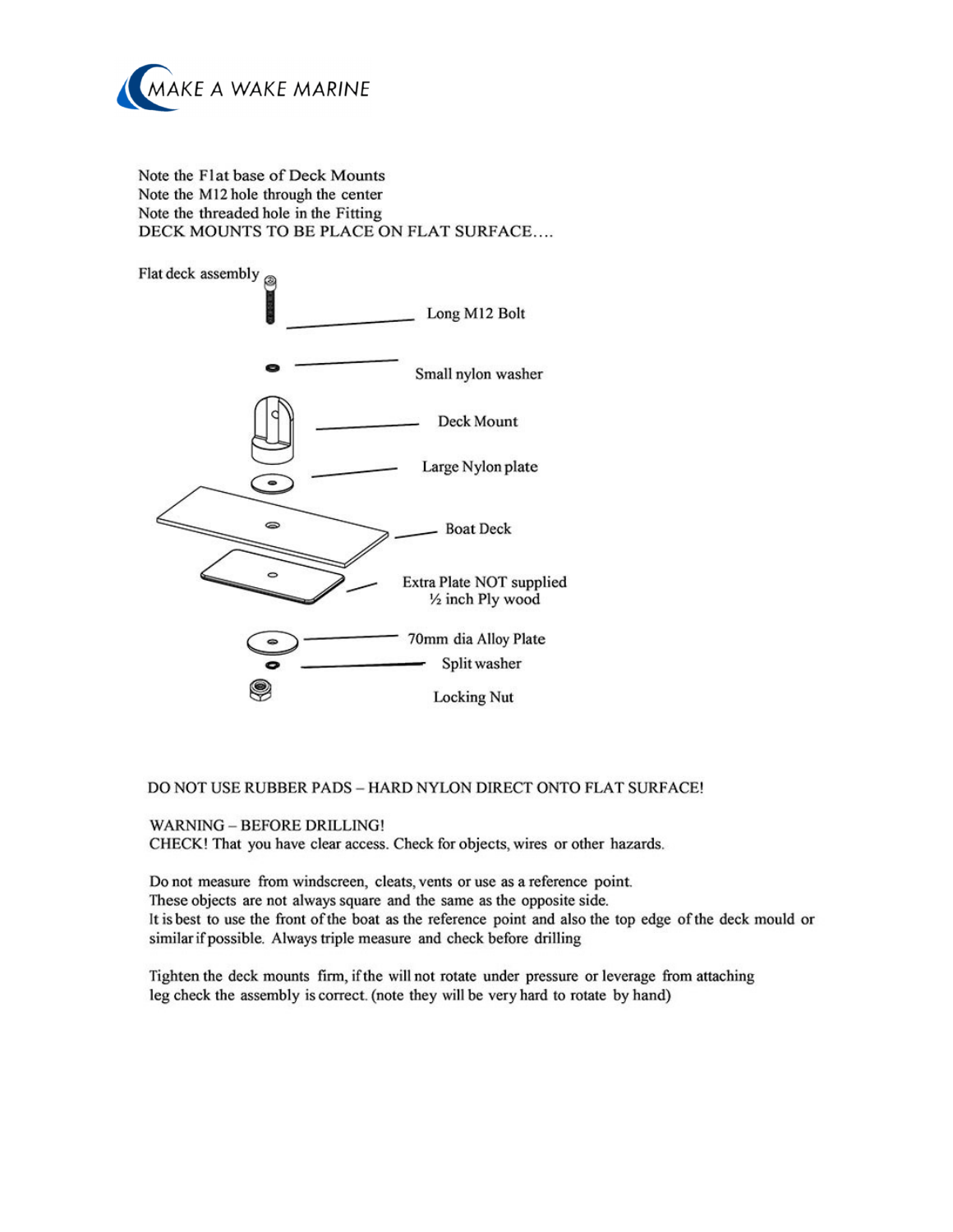

## **Step 6: Installation of Front Deck Mounts onto Boat.**

Distance between Front Mounts across the boat up to 2m wide. We recommend to use an extra plate of (plywood or Alloy) underneath the deck between the our alloy plate and the hull of the boat. Spread over the largest possible area to reduce gel coat cracking. WARNING: Check that you have clear access to the area for drilling and tightening bolts. Check for objects, wires or other hazards you could damage when drilling. Do not measure from or use windscreens, cleats, vents as a reference point. These objects are not always square and the same as the opposite side. It is best to use the front of the boat as the reference point and also the top edge of the deck mold or similar if possible. Always triple check your measurements, and check before drilling. Tighten the deck mounts firm but not locked into position as you will still need to rotate and align at a later point during installation.

## **Step 6.1: Check the front mount measurements. Measure across the boat the position of your front.**

Place deck mounts in the area you wish to mount. Either in front of the windshield, out to the side as far as possible or on the angle side of the boat. Check that the measurement is less than 2m wide. Remember the measurement you have.

(a) Now built up the front legs and top tube and lay on the ground. Check that the front mounts can adjust to fit you boat at the distance you require.

Note: for narrow boats you may have to cut the top tube to allow the legs to insert in further for the correct mounting distance.

TIP: It is a good idea to grab one side leg and hold up against the boat and move forwards and backwards while someone else stands back to see what looks the best to suit your boat. Mark this position and then check the other side for objects, wires, etc. before drilling these areas.

(b) Drill and Attach the front deck mounts (refer to assemble diagram). Use the front of the boat as ref point. Position deck mounts on a "at surface on as close as possible to flat. If on the side, position as close as possible to the top edge/corner of the deck for the strongest part of the boat and least amount of flex in the side of the boat. Use small pilot hole first. Drilling in reverse can help stop chipping gel coat.

## **STEP 7: S knuckles assembly**

If you have 2x S knuckle joints, you need to attach the knuckle joint to the front deck mounts. You can play with the deck mounts rotating them so the "at surfaces faces up on one side and down on the other. Then attach the knuckle joint to the deck mounts. Leave the deck mounts so they can still slightly rotate under pressure for positioning.

NOTE: There is no left or right knuckle so one deck mount will face forwards the other will face backwards.

**Note again: If you don't find the S knuckle in your mounting kit, it means you have a swivel deck mount which doesn't need the S knuckle.**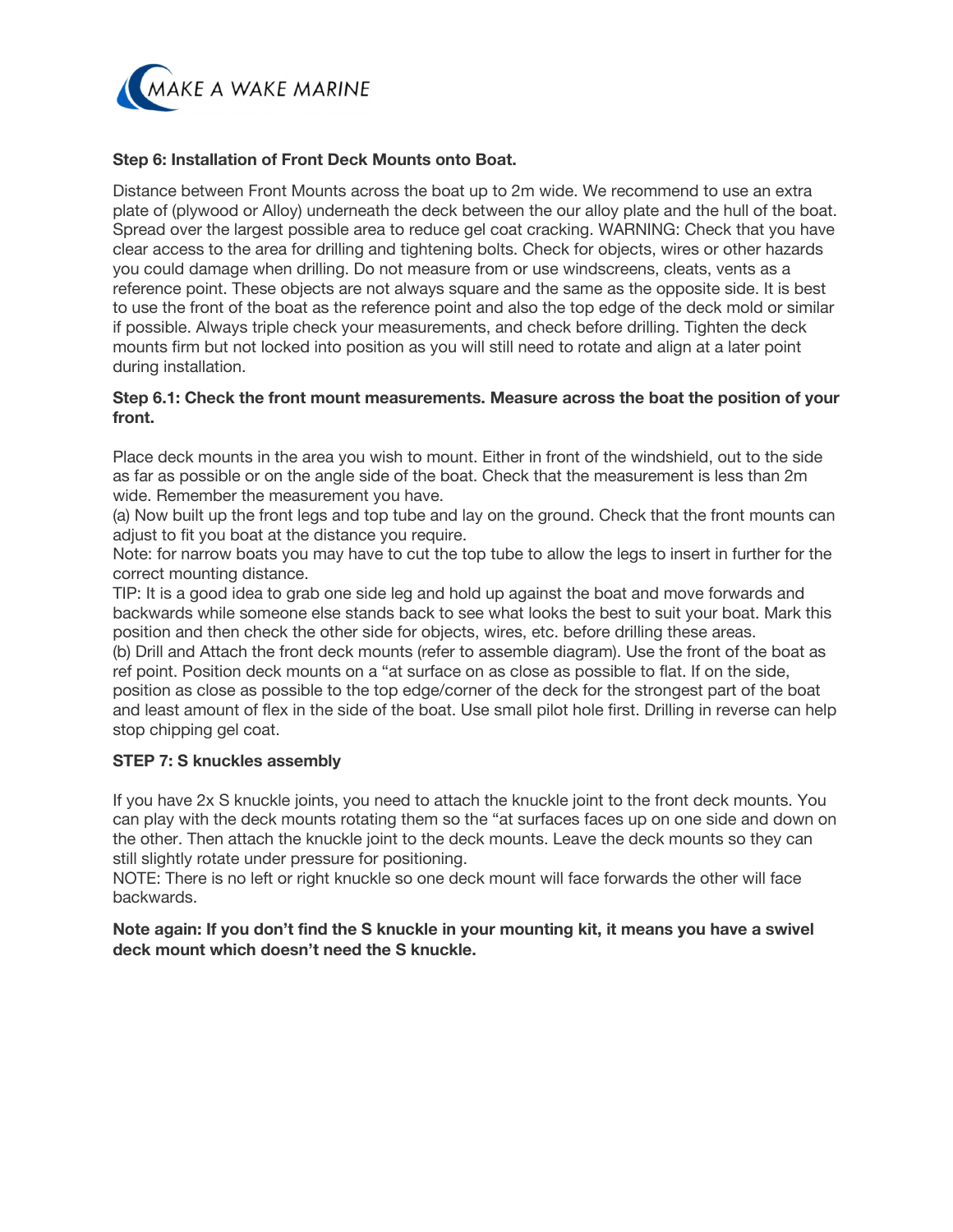



## **STEP 8**

Attaching the front legs to the deck mounts and telescopic top section. At this stage it is good to mark you elbow section with a reference mark which will come in handy later. Measure from the tube end on the elbow towards the corner bend and make a mark or tape.



# **Step 9: Attaching the tower to the boat.**

**(I)** Attach one of the front legs to the deck mount or knuckle joint. You should be able to still rotate the deck mount at this time. It should be firm and solid, but not locked into position.

(b) Lay the front leg down towards the back of the boat.

(c) Now slide the tow point top tube over the elbow section of the front leg. Careful do not scratch.

(d ) Slide the other front leg into the single top tube and then attach to the front deck mount.

I Centre the tow point and tape the tube so it does not move and scratch your legs. (f) Tighten the front deck mounts and knuckle joints. Check you can freely lift and lower the tower.

## **Step 10: Attaching the rear deck mounts to the boat.**

If you are confident in the positioning of the rear deck mounts and the look you will have.

You can just measure back a distance between 1.5m to 2m from the front deck mounts and follow the deck mount assemble like the front deck mounts.

or with a couple of friends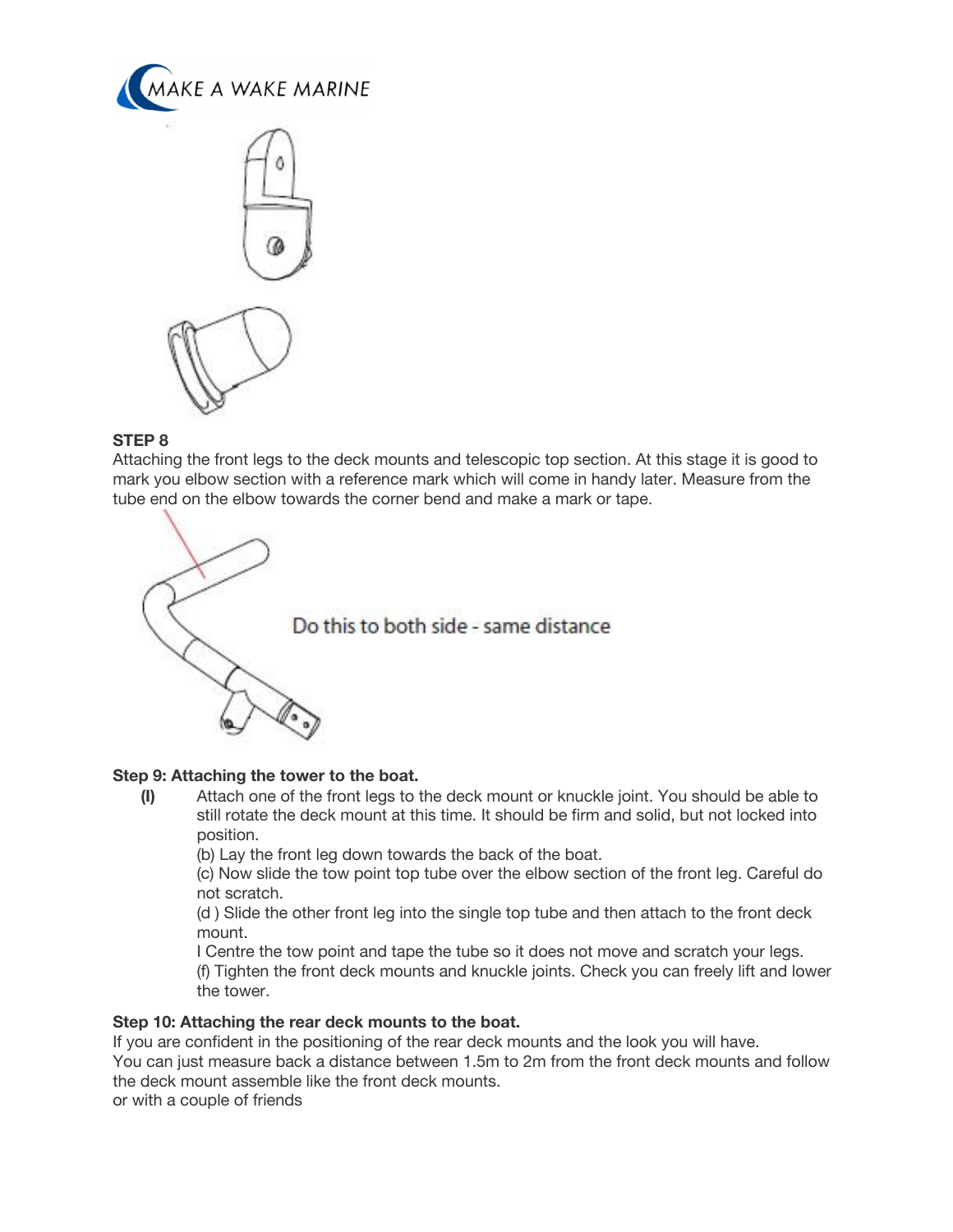

Attach one of the rear legs to your tower. Lift the tower and one person can adjust the position of the rear leg backwards, forwards, up, and down to position you like. You stand back and look from the side to see what you like the best.

Mark the deck mount position you like. Take measurements mark out the opposite side of the boat.

WARNING: Before drilling check for objects, wires, etc. under the deck where you are going to drill.

#### INSTALL BY YOURSELF.

You might have to do some guess work with the location of the rear mount. As a guide, 1.75m from the front and position the mount near the top edge of the deck for the strongest area of the boat.

## **STEP 11: Once you have the rear legs on the tower, TIGHTEN all the deck mounts from underneath the deck.**

Make sure the front knuckle joints are square so you can pivot and lower the tower from the front.

#### **STEP12: Center and align the tow point to the center of the boat.**

NOW you can drill and bolt the top section using the reference marks you made earlier. Have the tow point vertical or leaning slightly forwards.

#### **STEP 13: Double check everything is in line and looks correct.**

Now you can go around to every fitting mark across the fitting to the tube. Once you have marked all the joints. Remove one fitting at a time, use lock tight on the center bolt and re attach each bolt. For the bolt you need to loosen to fold do not use lock tight.

CARE AND MAINTENANCE

Be sure to check and tighten all fasteners and connections prior to every use Be cautious when towing or driving under obstacles, low hanging structures or trees Leave tower in the erect position when towing behind a vehicle Use soap and water to clean your tower. Always rinse and wipe down tower after contact with salt (brackish) water. You will have to keep this tower polished to keep its nice shine. If Powder coated tower wipe and keep clean do not use abrasive materials or liquids to clean. Check before using cleaning agents on tower.

#### **How to fold the tower**

**I. Disconnect tower from rear mounts II. Loosen the front mounts III. Fold tower back to down position**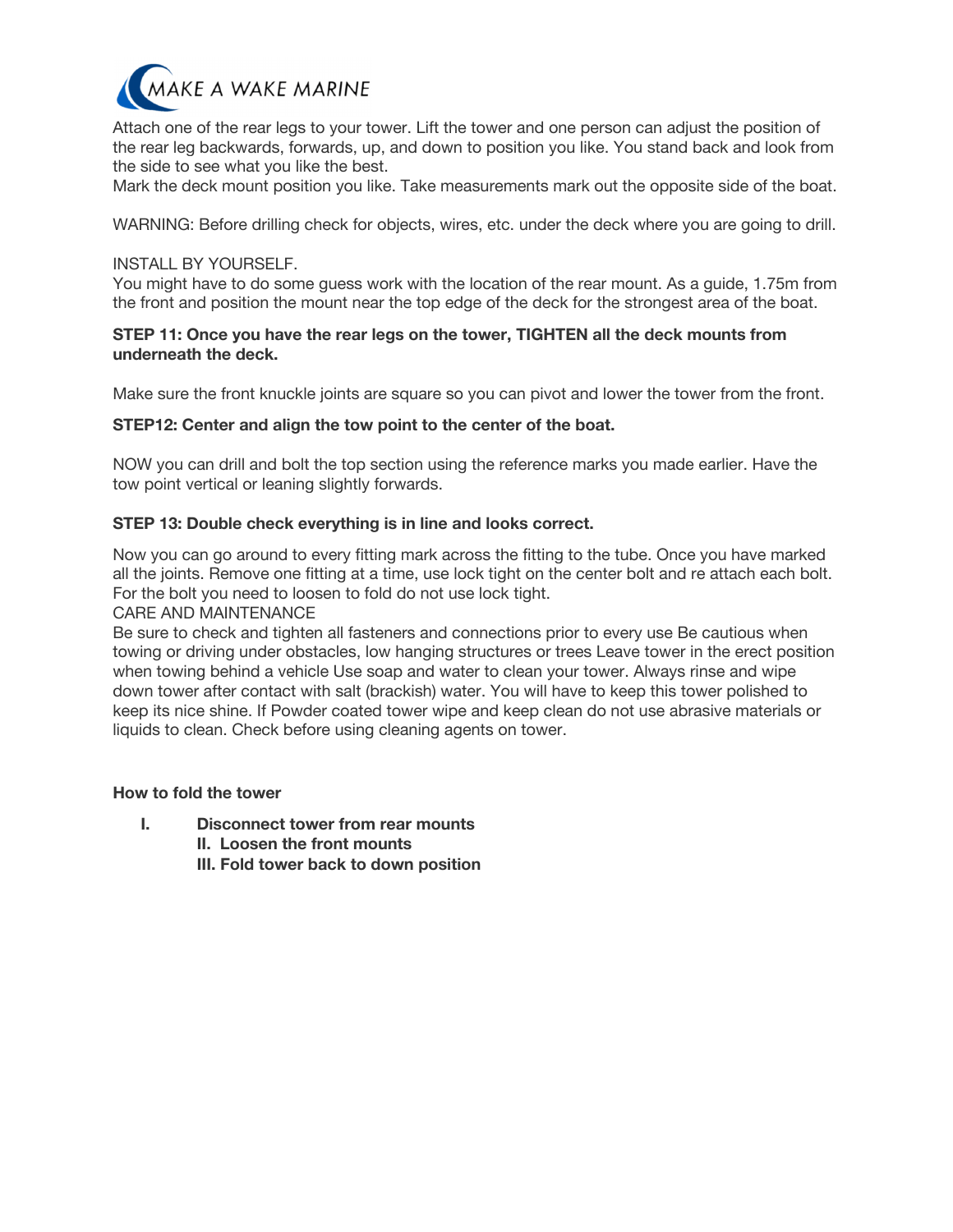



## WARRANTY

Origin warrants the product (not including other 3<sup>rd</sup> party accessories) against manufactures defects for 5 years to the Original purchaser/owner. To claim you must contact Origin email: jamesgbrands@gmail.com in writing.

The product/part maybe requested is to be sent to the Distributor for inspection where it will either be repaired or replaced. (unless otherwise agreed in writing)

The customer is liable for costs associated in shipping the product/part to Origin Distributor. Origin is not responsible for personal injury or damage to the boat caused by the use of the tower or any transport charges or cost of installation or removal of the tower.

Origin is not liability for direct or indirect or consequential damages resulting from delay or improper installation.

Warranty does not cover anodized, polished and powder coated surfaces as well as any hardware corrosion. They are excluded as their care and use cannot be controlled by Origin.

Warranty does not cover the spider coat gel cracking or damage from the installation or use of the tower on your boat. No dealer, retailer or manufacturer is the agent of James G Pty Ltd and may not assume any liability in connection with this warranty. This warranty is in lieu of all.

#### **IMPORTANT NOTE FOR INSTALLATION**